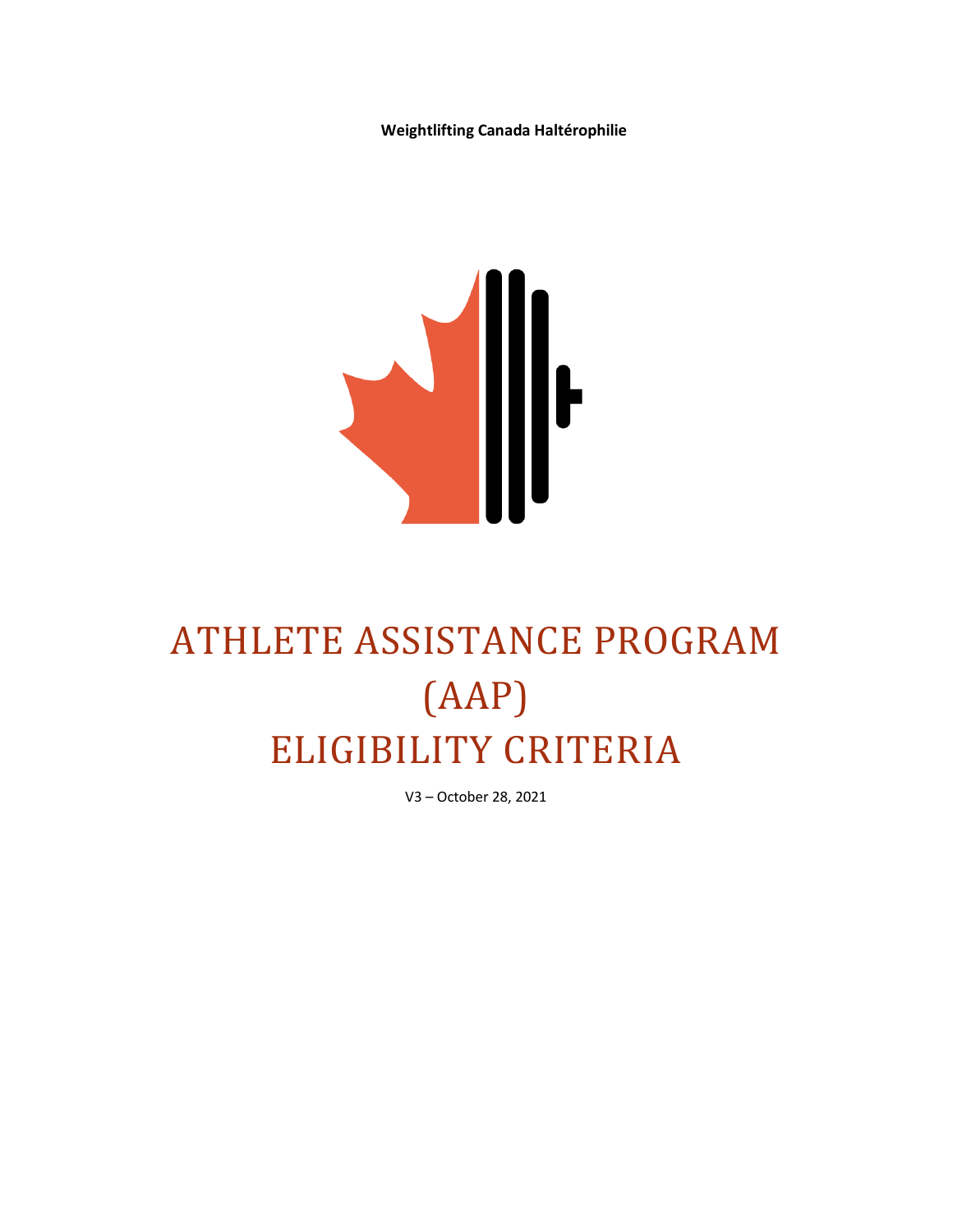## TABLE OF CONTENTS

| 1. |                                                                                                                                                                                                                                                                                                                                                                                                                                                                                                             |  |
|----|-------------------------------------------------------------------------------------------------------------------------------------------------------------------------------------------------------------------------------------------------------------------------------------------------------------------------------------------------------------------------------------------------------------------------------------------------------------------------------------------------------------|--|
|    |                                                                                                                                                                                                                                                                                                                                                                                                                                                                                                             |  |
|    |                                                                                                                                                                                                                                                                                                                                                                                                                                                                                                             |  |
|    |                                                                                                                                                                                                                                                                                                                                                                                                                                                                                                             |  |
|    |                                                                                                                                                                                                                                                                                                                                                                                                                                                                                                             |  |
| 2. | $\begin{minipage}[c]{0.9\linewidth} \label{fig:1} \begin{minipage}[c]{0.9\linewidth} \end{minipage}[c]{0.9\linewidth} \label{fig:1} \begin{minipage}[c]{0.9\linewidth} \end{minipage}[c]{0.9\linewidth} \begin{minipage}[c]{0.9\linewidth} \end{minipage}[c]{0.9\linewidth} \end{minipage}[c]{0.9\linewidth} \begin{minipage}[c]{0.9\linewidth} \end{minipage}[c]{0.9\linewidth} \end{minipage}[c]{0.9\linewidth} \begin{minipage}[c]{0.9\linewidth} \end{minipage}[c]{0.9\linewidth} \end{minipage}[c]{0.$ |  |
|    |                                                                                                                                                                                                                                                                                                                                                                                                                                                                                                             |  |
|    |                                                                                                                                                                                                                                                                                                                                                                                                                                                                                                             |  |
|    |                                                                                                                                                                                                                                                                                                                                                                                                                                                                                                             |  |
|    |                                                                                                                                                                                                                                                                                                                                                                                                                                                                                                             |  |
|    |                                                                                                                                                                                                                                                                                                                                                                                                                                                                                                             |  |
|    |                                                                                                                                                                                                                                                                                                                                                                                                                                                                                                             |  |
|    |                                                                                                                                                                                                                                                                                                                                                                                                                                                                                                             |  |
|    |                                                                                                                                                                                                                                                                                                                                                                                                                                                                                                             |  |
|    |                                                                                                                                                                                                                                                                                                                                                                                                                                                                                                             |  |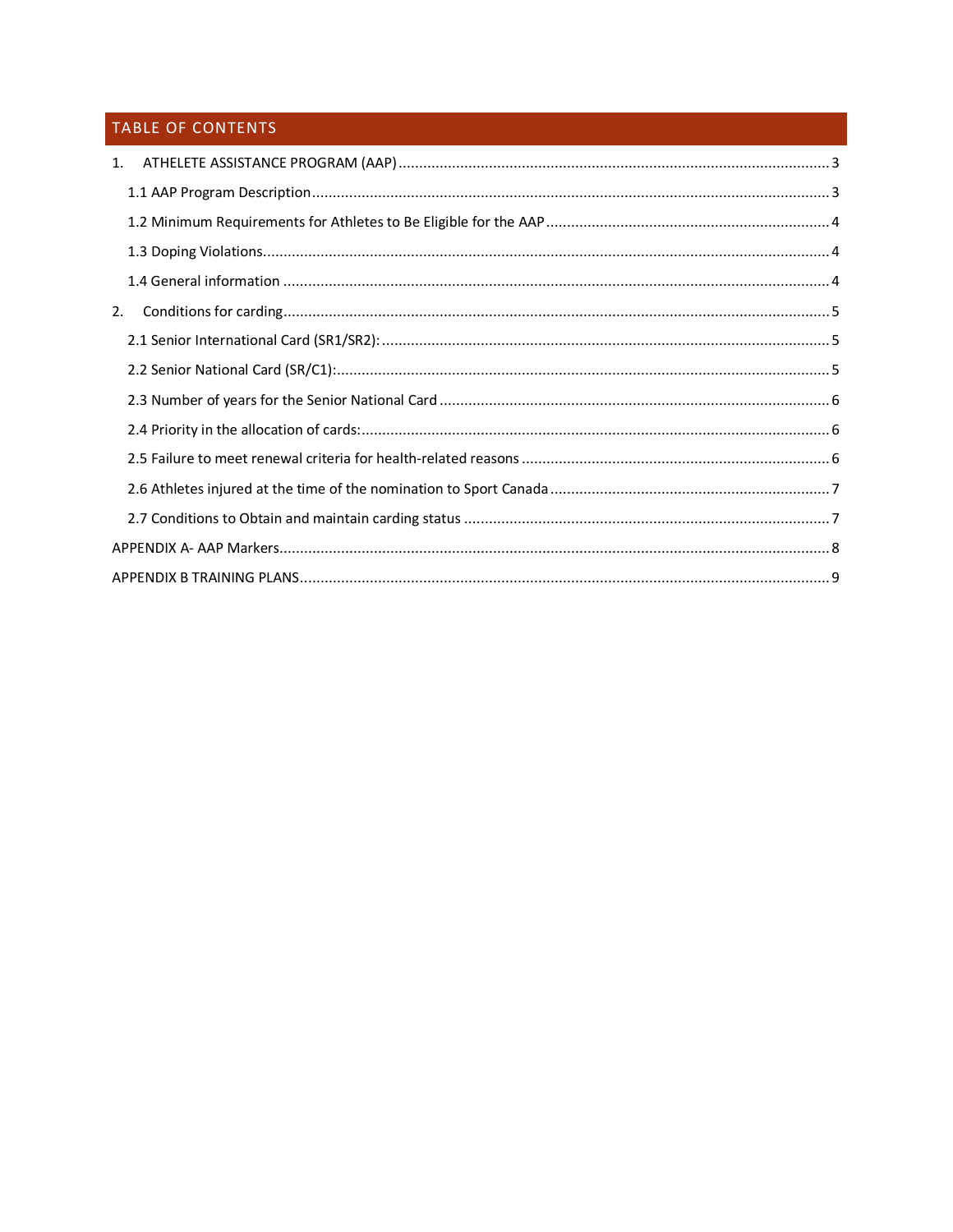## <span id="page-2-0"></span>1. ATHELETE ASSISTANCE PROGRAM (AAP)

The purpose of this document is to outline the mechanism that allows Canadian weightlifters to qualify for the Sport Canada Athlete Assistance Program (AAP). Weightlifting Canada Haltérophilie (WCH) provides the technical assistance to Sport Canada for the carding approval process by providing nominations that are in accordance with the approved carding criteria. Sport Canada approves or rejects the candidature submitted. For more information on the AAP program, please consult the Sport Canada website: [https://www.canada.ca/en/canadian](https://www.canada.ca/en/canadian-heritage/services/funding/athleteassistance.html)[heritage/services/funding/athleteassistance.html](https://www.canada.ca/en/canadian-heritage/services/funding/athleteassistance.html)

## <span id="page-2-1"></span>1.1 AAP PROGRAM DESCRIPTION

The AAP is a federal government grant program that provides direct financial assistance to Canadian highperformance athletes and is one of three Sport Canada programs designed to assist in the development of highperformance sport. In particular, the AAP complements Sport Canada's Sport Support Program, which provides support to National Sport Organizations (NSOs) and Canadian Sport Centres for activities such as National Team training and competition, coach salaries and the provision of sport science and sport medicine services.

The AAP contributes toward improved Canadian performances at major international sporting events such as the Olympic/Paralympic Games and World Championships. The AAP recognizes the commitment that athletes make to the National Team training and competitive programs provided by their NSO and seeks to relieve some of the financial pressures associated with preparing for and participating in international sport. The AAP financial assistance provides support to athletes in the form of a living and training allowance, plus tuition and supplementary AAP support. The living and training allowance is intended to offset some, but not all, of the living and training expenses athletes incur as a result of their involvement in high-performance sport, while tuition support is intended to help athletes obtain a post-secondary level education. The AAP is the only Sport Canada program that provides direct financial support to athletes.

Eligible Athletes who are approved for funding and are financially supported through the AAP are referred to as carded athletes. AAP support is also known as carding.

The AAP has three kinds of cards:

- Senior International Cards (SR1 (1<sup>st</sup> year) and SR2 Cards (2<sup>nd</sup> year))
	- $\circ$  Athletes who meet the International Criteria are eligible to be nominated by their NSO for two consecutive years; the first-year card is referred to as SR1; the second, SR2. Eligibility for an SR2 card is contingent on the athlete maintaining a training and competitive program approved by the NSO, on being re-nominated by the NSO, on signing an Athlete/NSO Agreement and completing an AAP Application Form for that year.
- Senior National Cards (SR and C1 Cards)
	- $\circ$  National Criteria identify athletes who have the potential to achieve International Criteria. Senior cards based on National Criteria are normally awarded for one year and are referred to as SR Cards. Cards for athletes who meet the National Criteria for the first time are referred to as C1 Cards.
	- $\circ$  An athlete is normally expected to improve each year to maintain a Senior Card based on the national criteria.
	- $\circ$  C1 carded athletes are funded at the development card level in the first year they meet the National Criteria for a Senior Card, even if they have been previously carded at the development (D) level
- Development Cards (D Cards)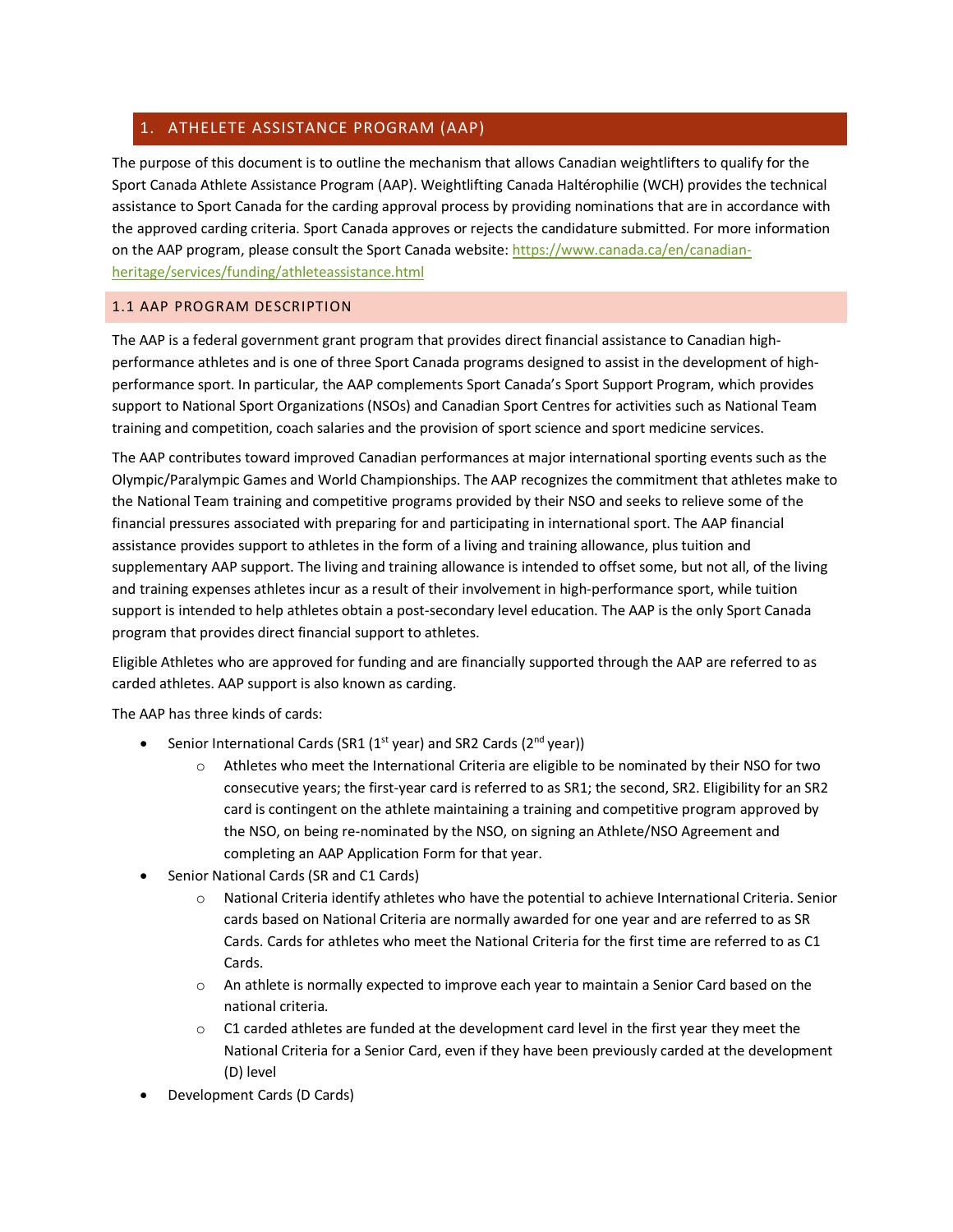$\circ$  Due to the low number of cards available, WCH does not nominate individuals for Developmental Cards.

## <span id="page-3-0"></span>1.2 MINIMUM REQUIREMENTS FOR ATHLETES TO BE ELIGIBLE FOR THE AAP

- Athletes must have availability and commitment to represent Canada in major international competitions, including World Championships, Olympic Games (OG) and Paralympic Games; participation in preparatory and annual training programs; and adherence to their Athletes/WCH agreement.
- The athlete must be a Canadian citizen or PERMANENT RESIDENT OF CANADA on the date of the beginning of the carding cycle, and the athlete shall have been a legal resident in Canada (student status, refugee status, work visa or permanent resident) for a minimum period of one year before being considered for AAP support.
- The athlete, under the eligibility requirements of the International Weightlifting Federation (IWF) as it pertains to citizenship, must currently be eligible to represent Canada at major international events, including World Championships.
- Athletes and their coaches must be members in good standing with a Provincial Weightlifting Association that is a member in good standing with WCH.

## <span id="page-3-1"></span>1.3 DOPING VIOLATIONS

Athletes must respect and comply with the Canadian Policy against Doping in Sport, as well as the Canadian Anti-Doping Program of the Canadian Center for Ethics in Sport (CCES), as a condition of funding under AAP.

For more information on sanctions related to anti-doping, refer to section 12 of the Sport Canada's AAP Policies and Procedures:

### <https://www.canada.ca/en/Canadian-heritage/services/funding/athleteassistance/policies-procedures.htm1#a13>

### <span id="page-3-2"></span>1.4 GENERAL INFORMATION

- Six (6) Senior Cards are available for WCH. Sport Canada reviews the carding quotas for all sports. This may impact the number of cards allocated to weightlifting for any given year.
- The qualification period will extend over one calendar year every year (from January 1 to December 31) and the carding will be allocated for twelve (12) months, from January 1 to December 31.
- The attribution of cards will be done regardless of athlete gender (combined ranking men & women). However, a minimum of one athlete from each gender will be nominated for carding support, provided there is at least one athlete from each gender that meets the carding criteria.
- There will be a maximum of two (2) athletes nominated for senior cards (SR1, SR2, SR & C1), in each weight class.
- An athlete must compete in an AAP qualifying competition in each bodyweight category for which they wish to be considered for the AAP.
- To be nominated, the athlete must meet the senior international criteria or the senior national criteria as described in the following sections.
- Appeals of an NSO's AAP nomination/re-nomination decision or of a NSO's recommendation to withdraw carding may be pursued only through the NSO's review process, which includes an application to the Sport Dispute Resolution Center of Canada (SCRCC). Appeals of AAP Decision made under Section 6.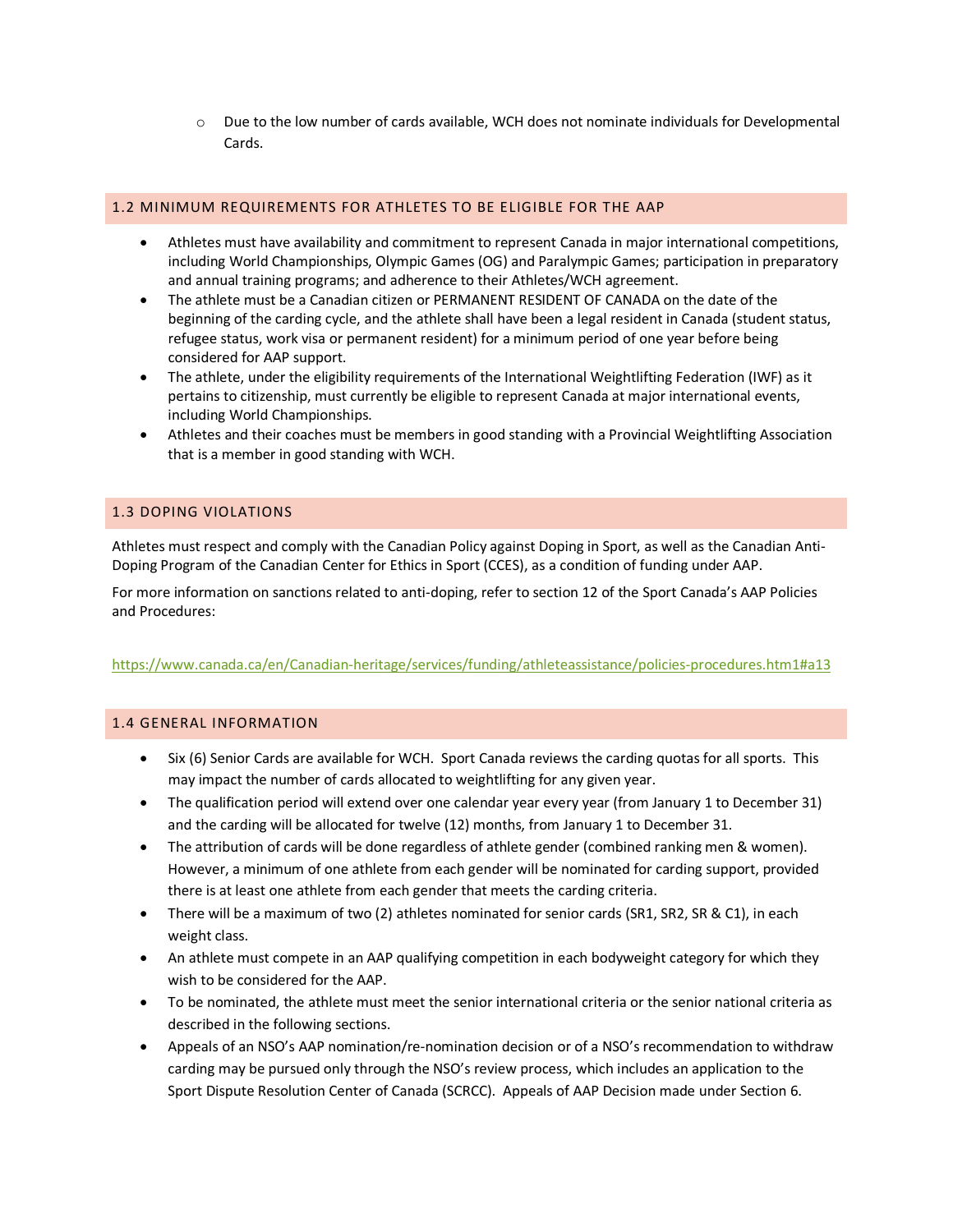(Applications for and Approval of Cards) or Section 11 (Withdrawal of Carding Status) may be pursued through the AAP Policies, Procedures document found HERE

## <span id="page-4-0"></span>2. CONDITIONS FOR CARDING

## <span id="page-4-1"></span>2.1 SENIOR INTERNATIONAL CARD (SR1/SR2):

## ATHLETES MUST ATTAIN THE FOLLOWING SPORT CANADA INTERNATIONAL CRITERIA TO BE ELIGIBLE FOR THE SENIOR INTERNATIONAL CARD (SR1/SR2):

- Athletes must place in the top 8 *and* top half (1/2) in their category at the OG (condition applicable only for 2022 Carding Cycle).
- Athletes must also achieve a minimum of 85% of the 2021 AAP Senior Markers at least two (2) times during the qualification period, with at least one of the results being achieved during the last 5 months of the qualification period (August to December).
	- $\circ$  The athletes who meet international criteria may be recommended by WCH for two consecutive years. For the second-year certificate, the athletes must meet the following conditions:
	- o The athlete must also:
		- Be recommended by WCH
		- **Ensure that a competition and training program approved by Sport Canada and WCH is** followed
		- Sign the Athlete/ WCH agreement and complete an AAP form for the year concerned.

### <span id="page-4-2"></span>2.2 SENIOR NATIONAL CARD (SR/C1):

## ATHLETES MUST ATTAIN THE FOLLOWING APROVED CRITERIA TO BE ELIGIBLE FOR THE SENIOR NATIONAL CARD (SR/C1):

Should there be insufficient athletes that attain the results required to be nominated and awarded Senior International Cards, the remaining senior cards will be allocated according to the highest ranked athletes based on criteria established by WCH.

WCH will use the following procedure to identify the athletes eligible for consideration:

- For ranking and selection purposes, athlete rankings will be based on the highest total achieved from the list of qualifying events (Section 2.7), expressed as a percentage of the 2021 AAP Senior Markers (see appendix A), calculated to three decimal places.
- Rankings will be published in descending order from highest to lowest regardless of gender.
- To be considered for nomination, athletes must achieve a minimum of 85% of the 2021 AAP Senior Marker.
- Where an athlete achieves their total in a non-Olympic bodyweight category, their total will be measured against the marker for the next higher bodyweight category for ranking purposes.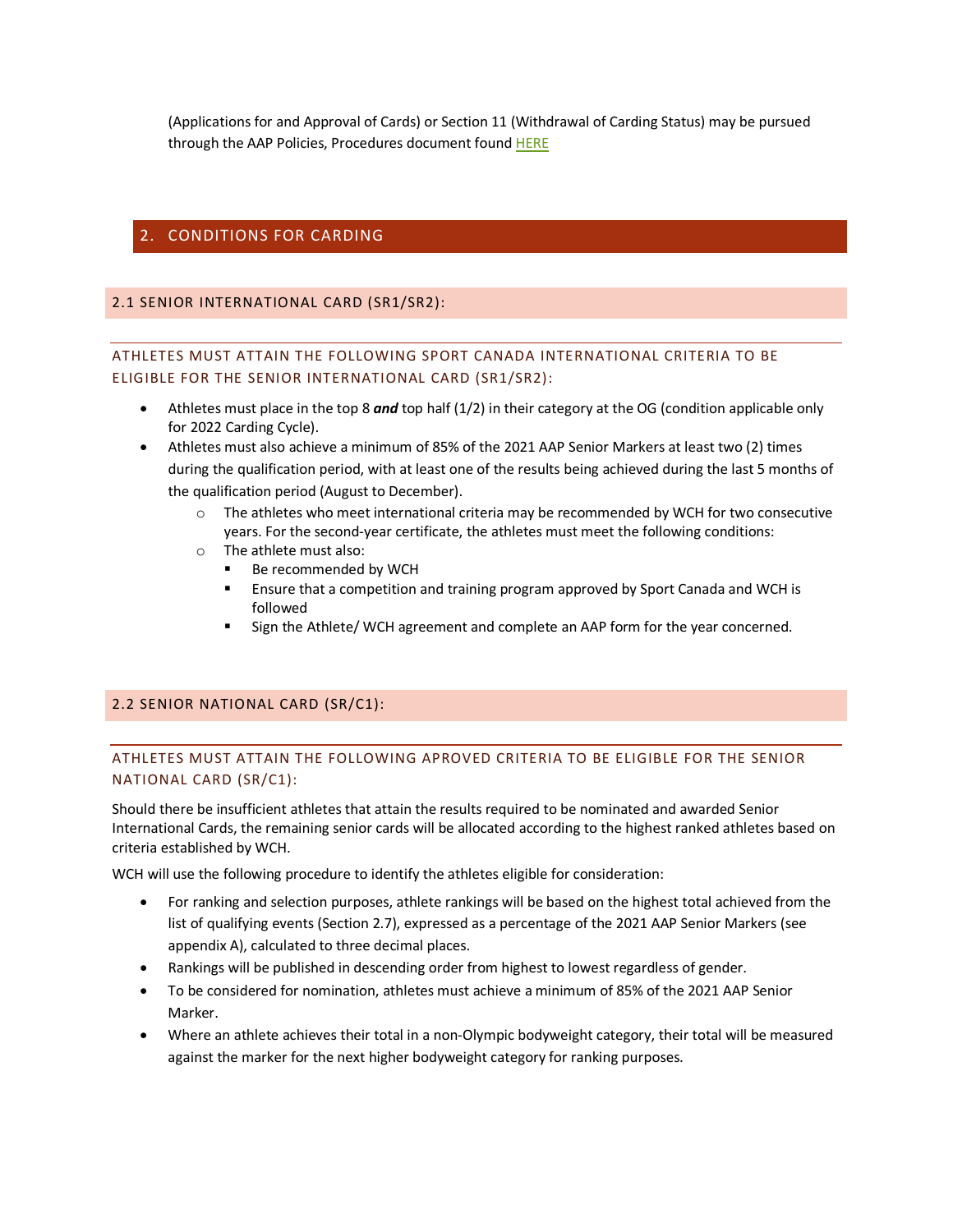In case of a tie in the same category, WCH will determine the athletes' ranking based on their respective secondbest results across all qualifying competitions in 2021.

If an athlete qualifies for carding in two bodyweight categories, WCH will use the latest performance which qualifies the athlete for carding to establish the category of the athlete.

*Athletes who are nominated and approved under the Senior National Card program for the first time will receive a C1 card, unless that athlete has competed at the Olympic Games or the most recent Senior World Championships, in which case they would be nominated for an SR card.*

#### <span id="page-5-0"></span>2.3 NUMBER OF YEARS FOR THE SENIOR NATIONAL CARD

Athletes who have reached the IWF senior age may hold a senior national card (SR/C1) for a maximum of 6 years. Athletes are expected to consistently demonstrate an improvement toward the required performances to obtain a senior international card each year.

To be eligible for a 7<sup>th</sup> year or more at this level, the athlete must meet the national Senior criteria and must place in the first half (top half) of her or his category at the SRW – OG in the list of valid competitions. The athlete must demonstrate an improvement toward the required performances to obtain a senior international card and be recommended by WCH.

To determine if the athlete has finished in the top half, the results of all athletes in her or his category will be calculated. For example, if 21 athletes have achieved a total in the category, the athlete must place  $10^{th}$  or better in that category.

If an athlete does not participate or does not achieve the required rank at the SWR – OG in the list of valid competitions, athlete must attain or exceed the minimum of 90% of the applicable AAP Senior Markers in valid competitions.

The number of years carded at senior national level (SR/C1) when the athlete is of IWF junior age will not count in the 6-year maximum period referred to in 2.3.1.

#### <span id="page-5-1"></span>2.4 PRIORITY IN THE ALLOCATION OF CARDS:

The following order will determine the allocation of cards:

- 1. Athlete(s) meeting the Senior International Card Criteria-SR1/SR2
- 2. Athletes who meet the criteria for SR2 Criteria but who currently fall under the renewal criteria set out in 2.5 below
- 3. Athlete(s) meeting the Senior National Card Criteria- SR/C1

### <span id="page-5-2"></span>2.5 FAILURE TO MEET RENEWAL CRITERIA FOR HEALTH-RELATED REASONS

An SR1 carded athlete who at the end of the carding cycle has not achieved the standard required for the renewal of carding at SR2 status because of strictly and solely health-related reasons may be considered for re-nomination for the upcoming year provided the following conditions are met:

• the athlete has fulfilled all reasonable training and rehabilitation requirements aimed at a speedy return to full high-performance training and competition during the period of his or her injury, illness or pregnancy or is continuing a rehabilitation program approved by WCH;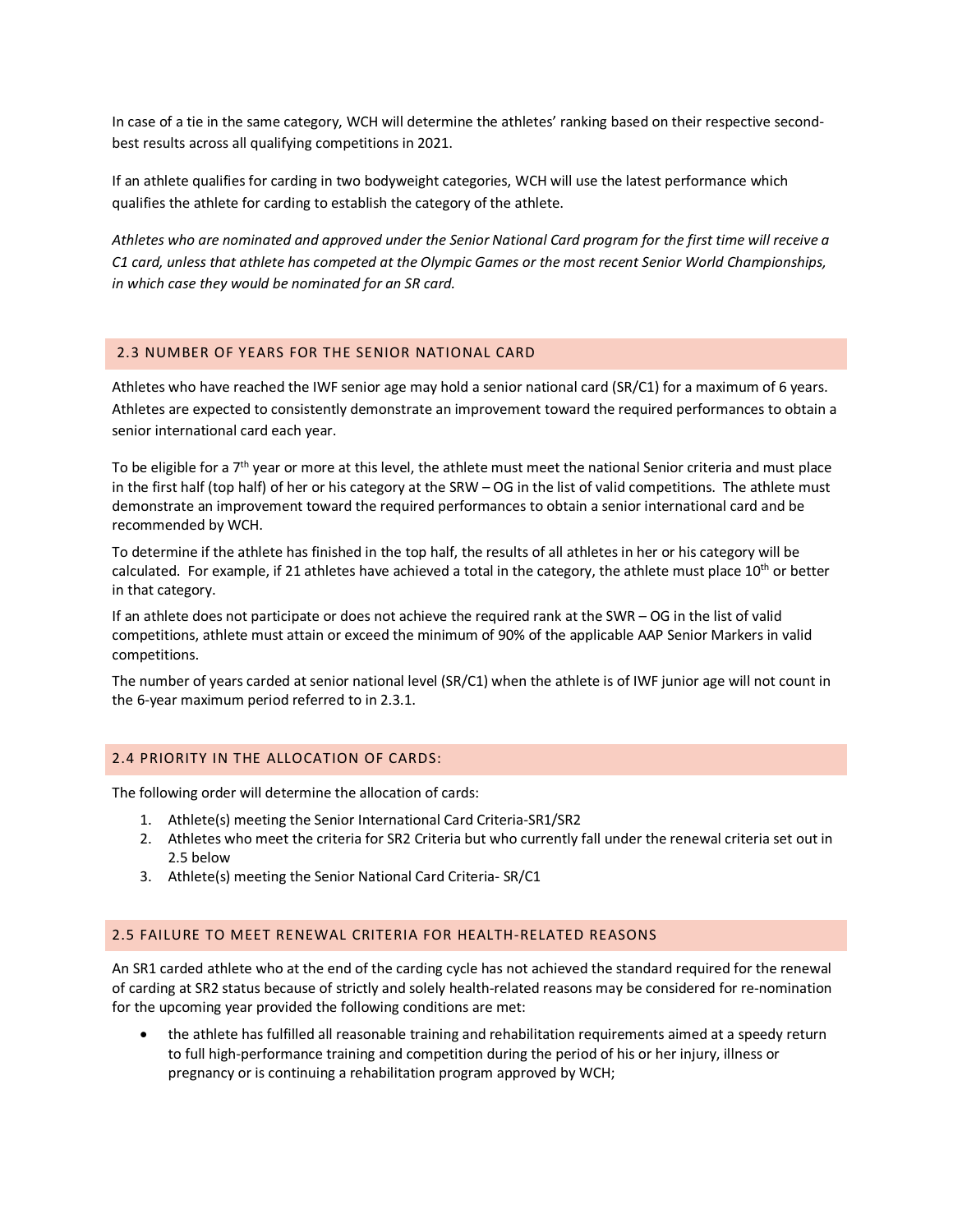- In the view of WCH, the athlete's failure to attain the applicable carding standards is strictly related to the injury, illness or pregnancy;
- WCH, based on its technical judgement and that of a WCH team physician or equivalent, indicates in writing to Sport Canada the expectation that the athlete will achieve at least the minimum standards required for carding during the upcoming carding period;
- The athlete has demonstrated and continues to demonstrate his or her long-term commitment to highperformance training and competition goals, as well as his or her intention to pursue full highperformance training and competition throughout the carding period for which he or she wishes to be renewed despite not having met the carding criteria.

## <span id="page-6-0"></span>2.6 ATHLETES INJURED AT THE TIME OF THE NOMINATION TO SPORT CANADA

Athletes who are injured and unable to compete must notify the VP Technical within a reasonable period of time. If the VP Technical has not been made aware of the injury, the nomination to Sport Canada may be withdrawn.

An eligible athlete who is injured at the time of the nomination to Sport Canada's AAP, and who has not competed in a sanctioned event within the last three months of the carding cycle, will be put on hold with respect to carding. In this situation, the athlete will have until March  $1<sup>st</sup>$  of the following year to participate in a sanctioned event (subject to doping control) and achieve 85% of the 2021 Senior Markers or better than his/her best performance established within the qualification period, following which the card may be released to the athlete.

If this condition has not been met, the athlete will no longer be eligible for nomination to the AAP. It is the responsibility of the athlete to meet the conditions even if there is no reminder by WCH.

## <span id="page-6-1"></span>2.7 CONDITIONS TO OBTAIN AND MAINTAIN CARDING STATUS

The athlete will have to participate at the Canadian Senior Championships of the carding period.\*

Typically, athletes must compete in at least two (2) international competitions where one is between January and June, and the other is between July and December. However, due to the COVID-19 Pandemic, the competition period in 2021 did not begin until April 2021. Therefore, Period one (1), for 2021 will be considered from April 1 through August 15, 201 and Period two (2), will be considered from August 16 through December 31, 2021. The qualifying competitions will include the following:

### **PERIOD ONE**

- 2020 Pan-American Championship In-person (April 2021)
- 2021 IWF Junior World Championships (JRW) In-person (May 2021)
- 2021 Canadian Senior Weightlifting Championships Online (July 2021)
- Tokyo 2020 Olympic Games In-person (July 26 to August 4, 2021)

#### **PERIOD TWO**

- 2021 Commonwealth Championships PENDING (October 2021)
- 2021 Junior and Senior Pan-American Championships In-person (October/November 2021)
- 2021 IWF Senior World Championships In-person\*\* (November 2021)
- 2021 Provincial Championships In-person November / December 2021)

Each athlete is responsible to ensure that they are eligible to participate in and that they qualify for these qualifying competitions.

If an athlete seeks to qualify for the AAP in two separate bodyweight categories, they must post a qualifying total in each bodyweight category. The athlete is not required to compete twice in each bodyweight category in which they seek to qualify for the AAP.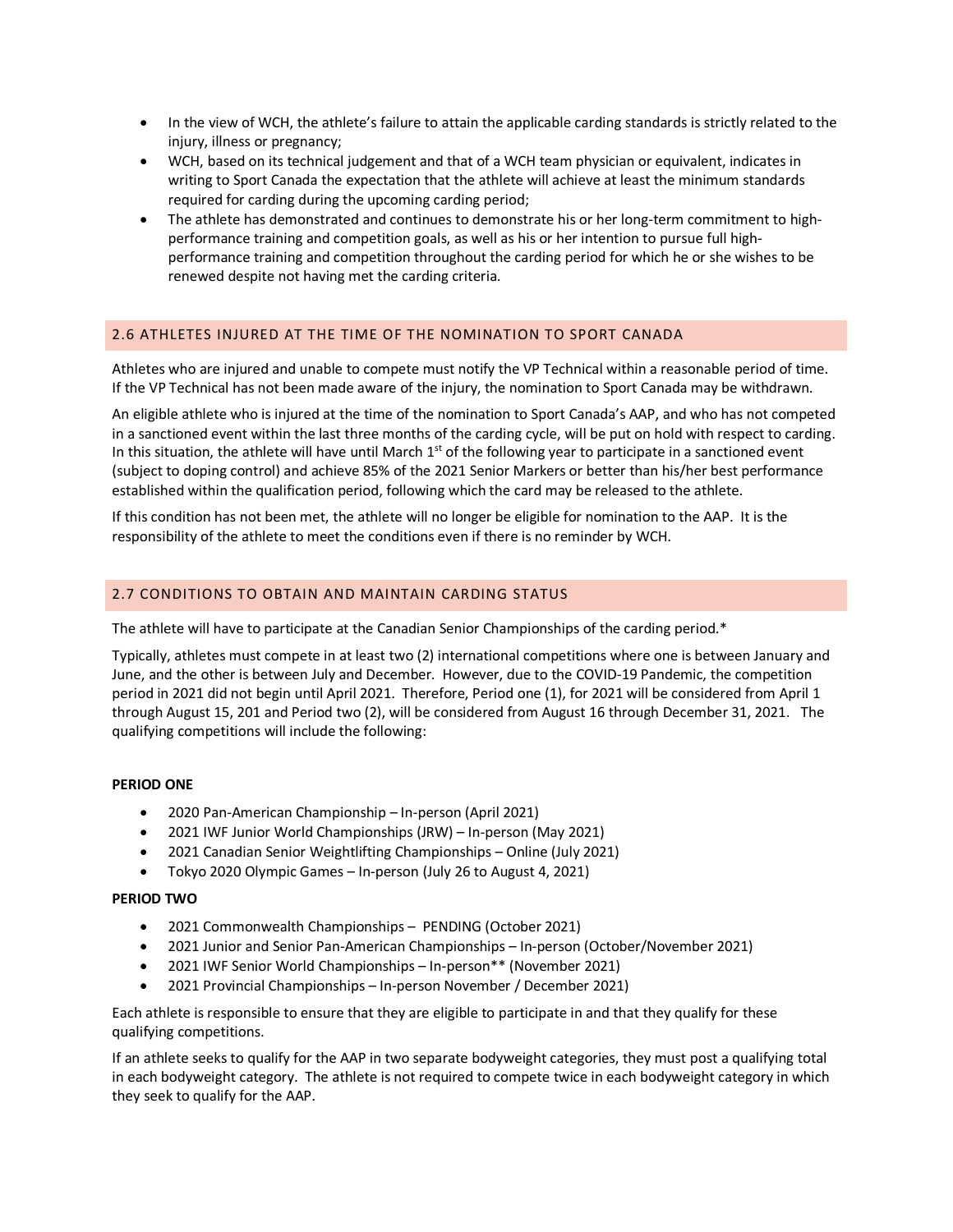If any of the qualifying competitions change to virtual events due to COVID-19, other than the 2021 Canadian Senior Weightlifting Championships, WCH will arrange for a designated competition location(s) where athletes will be permitted to compete so that their totals can be applied to the AAP decision-making criteria.

Athletes must also submit training plans per the criteria outlined in Appendix B

If these conditions are not met, WCH may recommend to Sport Canada the withdrawal of the athlete's card status.

\* If a designated competition takes place within 30 days of the Canadian Seniors Championships, the athlete will have the option of competing in either the Canadian Senior Championships or their designated competition.

\*\*If the 2021 SRW is cancelled and replaced by a World Cup event taking place in 2021, then that World Cup event will count for AAP qualification.

## <span id="page-7-0"></span>APPENDIX A- AAP MARKERS

| Senior<br>Men  | 55kg    | 61kg    | 67kg    | 73kg    | 81kg    | 89kg    | 96kg    | 102kg   | 109kg   | 109+kg  |
|----------------|---------|---------|---------|---------|---------|---------|---------|---------|---------|---------|
| 100%<br>Marker | 278.000 | 278.000 | 304.000 | 324.077 | 343.727 | 358.917 | 358.917 | 383.417 | 383.417 | 402.091 |

| Senior<br>Women | 45kg    | 49kg    | 55kg    | 59kg    | 64kg    | 71kg    | 76kg    | 81kg    | 87kg    | 87+kg   |
|-----------------|---------|---------|---------|---------|---------|---------|---------|---------|---------|---------|
| 100%<br>Marker  | 179.200 | 179.200 | 194.692 | 201.364 | 218.500 | 225.200 | 225.200 | 237.250 | 237.250 | 240.417 |